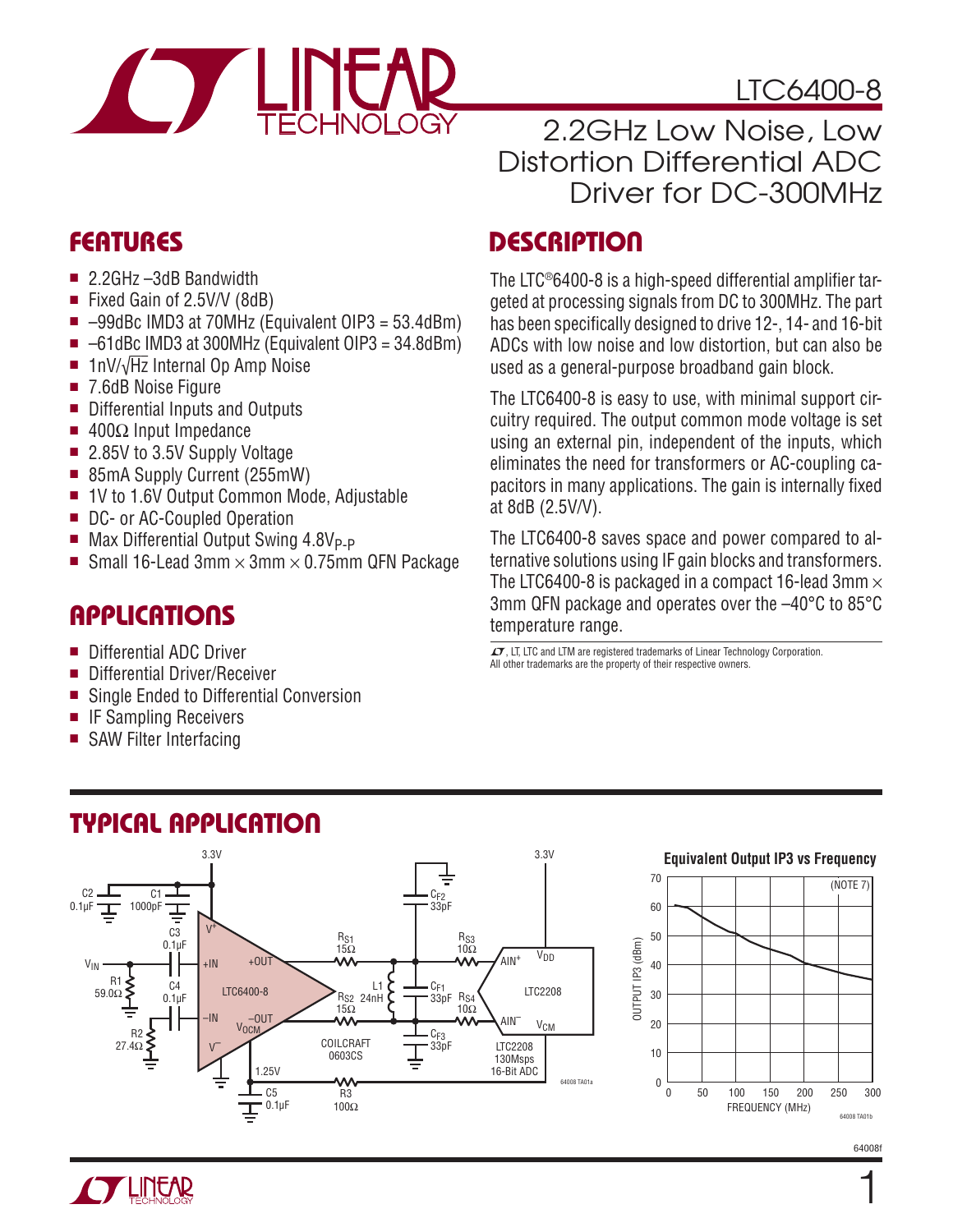#### **ABSOLUTE MAXIMUM RATINGS (Note 1)**

| <b>INDIG II</b>                    |  |
|------------------------------------|--|
|                                    |  |
|                                    |  |
| <b>Operating Temperature Range</b> |  |
|                                    |  |
| Specified Temperature Range        |  |
|                                    |  |
|                                    |  |
|                                    |  |
|                                    |  |

# **PIN CONFIGURATION**



# **ORDER INFORMATION**

| <b>LEAD FREE FINISH</b> | TAPE AND REEL      | <b>PART MARKING*</b> | PACKAGE DESCRIPTION                                                    | I SPECIFIED TEMPERATURE RANGE |
|-------------------------|--------------------|----------------------|------------------------------------------------------------------------|-------------------------------|
| LTC6400CUD-8#PBF        | LTC6400CUD-8#TRPBF | LCCQ                 | $16$ -Lead (3mm $\times$ 3mm) Plastic QFN                              | l 0°C to 70°C                 |
| LTC6400IUD-8#PBF        | LTC6400IUD-8#TRPBF | LCCQ                 | $^{\mathrm{+}}$ 16-Lead (3mm $\times$ 3mm) Plastic QFN $^{\mathrm{+}}$ | 1–40°C to 85°C                |

Consult LTC Marketing for parts specified with wider operating temperature ranges. \*The temperature grade is identified by a label on the shipping container. Consult LTC Marketing for information on non-standard lead based finish parts.

For more information on lead free part marking, go to: http://www.linear.com/leadfree/

For more information on tape and reel specifications, go to: http://www.linear.com/tapeandreel/

## **LTC6400 AND LTC6401 SELECTOR GUIDE Please check each datasheet for complete details.**

| <b>PART NUMBER</b> | <b>GAIN</b><br>(dB) | <b>GAIN</b><br>(V/V) | Z <sub>IN</sub> (DIFFERENTIAL)<br>(Ω) | ICC<br>(mA) |
|--------------------|---------------------|----------------------|---------------------------------------|-------------|
| LTC6401-8          | 8                   | 2.5                  | 400                                   | 45          |
| LTC6401-14         | 14                  | 5                    | 200                                   | 45          |
| LTC6401-20         | 20                  | 10                   | 200                                   | 50          |
| LTC6401-26         | 26                  | 20                   | 50                                    | 45          |
| LTC6400-8          | 8                   | 2.5                  | 400                                   | 85          |
| LTC6400-14         | 14                  | 5                    | 200                                   | 85          |
| LTC6400-20         | 20                  | 10                   | 200                                   | 90          |
| LTC6400-26         | 26                  | 20                   | 50                                    | 85          |

In addition to the LTC6400 family of amplifiers, a lower power LTC6401 family is available. The LTC6401 is pin compatible to the LTC6400, and has the same low noise performance. The lower power consumption of the LTC6401 comes at the expense of slightly higher non-linearity, especially at input frequencies above 140MHz. Please refer to the separate LTC6401 data sheets for complete details.

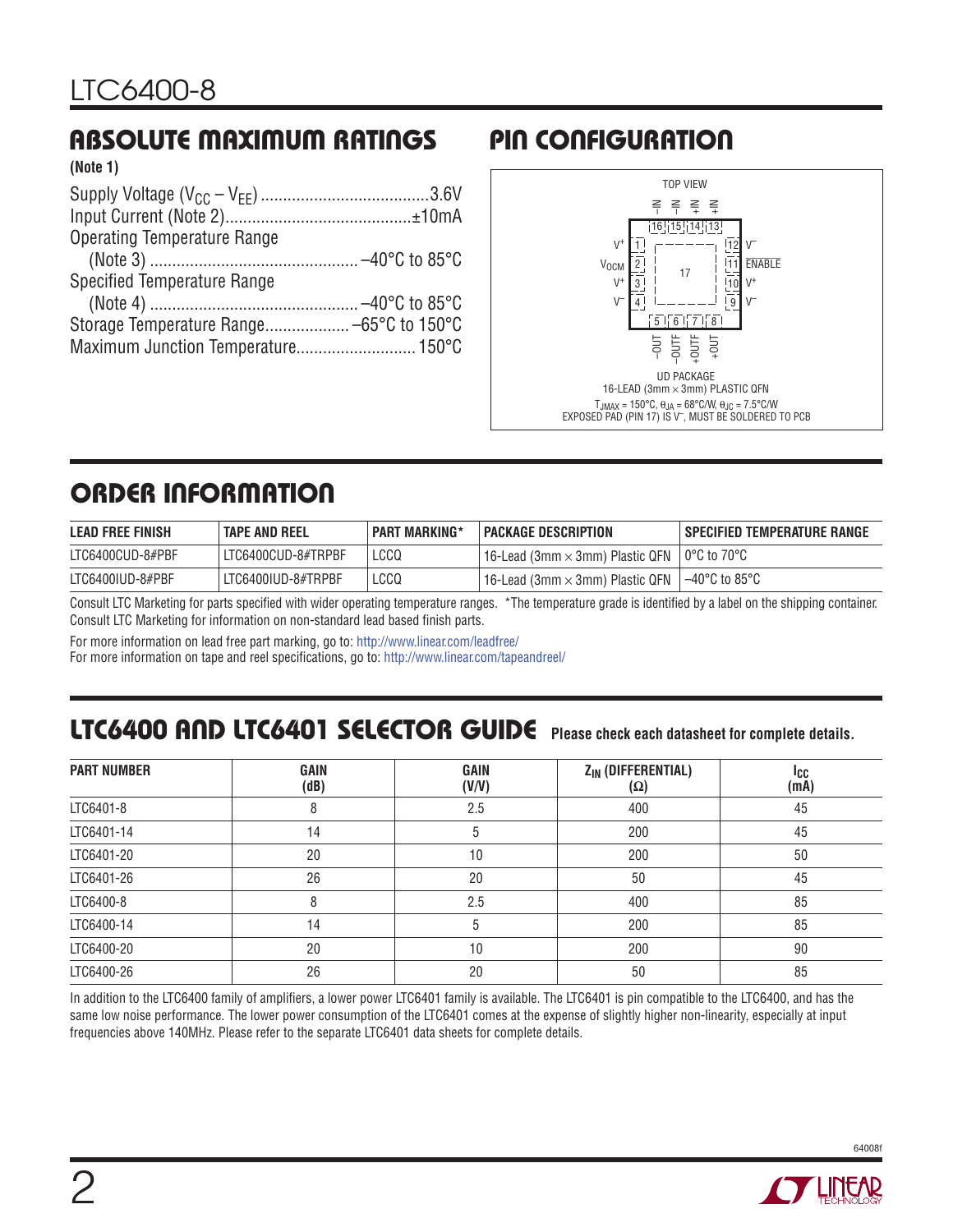### **DC ELECTRICAL CHARACTERISTICS** The  $\bullet$  denotes the specifications which apply over the full operating

temperature range, otherwise specifications are at T<sub>A</sub> = 25°C. V<sup>+</sup> = 3V, V<sup>-</sup> = 0V, +IN = -IN = V<sub>OCM</sub> = 1.25V,  $\overline{\textsf{ENABLE}}$  = 0V, No R<sub>L</sub> unless **otherwise noted.**

| <b>SYMBOL</b>                      | <b>PARAMETER</b>                                       | <b>CONDITIONS</b>                                            |           | <b>MIN</b> | <b>TYP</b>     | <b>MAX</b> | <b>UNITS</b> |
|------------------------------------|--------------------------------------------------------|--------------------------------------------------------------|-----------|------------|----------------|------------|--------------|
| <b>Input/Output Characteristic</b> |                                                        |                                                              |           |            |                |            |              |
| G <sub>DIFF</sub>                  | Gain                                                   | $V_{IN} = \pm 400$ mV Differential                           |           | 7.5        | 8              | 8.5        | dB           |
| <b>TCGAIN</b>                      | Gain Temperature Drift                                 | $V_{IN} = \pm 400$ mV Differential                           |           |            | $-0.13$        |            | mdB/°C       |
| VSWINGMIN                          | Output Swing Low                                       | Each Output, $V_{IN} = \pm 1.6V$ Differential                | $\bullet$ |            | 74             | 170        | mV           |
| VSWINGMAX                          | Output Swing High                                      | Each Output, $V_{IN} = \pm 1.6V$ Differential                |           | 2.3        | 2.48           |            | V            |
| VOUTDIFFMAX                        | Maximum Differential Output Swing                      | 1dB Compressed                                               | $\bullet$ |            | 4.8            |            | $V_{P-P}$    |
| lout                               | <b>Output Current Drive</b>                            | $V_{OUT}$ > $2V_{P-PDIFF}$                                   |           | 20         |                |            | mA           |
| V <sub>os</sub>                    | Input Offset Voltage                                   | Differential                                                 |           | $-5$       |                | 5          | mV           |
| $TCV_{OS}$                         | Input Offset Voltage Drift                             | Differential                                                 |           |            | $\overline{2}$ |            | µV/°C        |
| <b>IVRMIN</b>                      | Input Common Mode Voltage Range, MIN                   |                                                              |           |            |                | 1          | $\vee$       |
| <b>I</b> VRMAX                     | Input Common Mode Voltage Range, MAX                   |                                                              |           | 1.8        |                |            | V            |
| RINDIFF                            | Input Resistance (+IN, -IN)                            | Differential                                                 |           | 340        | 400            | 460        | Ω            |
| CINDIFF                            | Input Capacitance (+IN, -IN)                           | Differential, Includes Parasitic                             |           |            | 1              |            | рF           |
| ROUTDIFF                           | Output Resistance (+OUT, -OUT)                         | Differential                                                 | $\bullet$ | 18         | 25             | 32         | $\Omega$     |
| ROUTFDIFF                          | Filtered Output Resistance (+OUTF, -OUTF)              | Differential                                                 |           | 85         | 100            | 115        | $\Omega$     |
| COUTFDIFF                          | Filtered Output Capacitance (+OUTF, -OUTF)             | Differential, Includes Parasitic                             |           |            | 2.7            |            | pF           |
| <b>CMRR</b>                        | <b>Common Mode Rejection Ratio</b>                     | Input Common Mode Voltage 1.1V~1.7V                          |           | 39         | 55             |            | dB           |
|                                    | <b>Output Common Mode Voltage Control</b>              |                                                              |           |            |                |            |              |
| G <sub>CM</sub>                    | Common Mode Gain                                       | $V_{OCM}$ = 1V to 1.6V                                       |           |            | 1              |            | V/V          |
| VOCMMIN                            | Output Common Mode Range, MIN                          |                                                              |           |            |                | 1<br>1.1   | $\vee$<br>V  |
| <b>VOCMMAX</b>                     | Output Common Mode Range, MAX                          |                                                              |           | 1.6<br>1.5 |                |            | $\vee$<br>V  |
| VOSCM                              | Common Mode Offset Voltage                             | $V_{OCM} = 1.1V$ to 1.5V                                     |           | $-15$      |                | 15         | mV           |
| TCV <sub>OSCM</sub>                | Common Mode Offset Voltage Drift                       |                                                              |           |            | 6              |            | µV/°C        |
| <b>IV<sub>OCM</sub></b>            | V <sub>OCM</sub> Input Current                         |                                                              |           |            | 4.5            | 15         | μA           |
| <b>ENABLE Pin</b>                  |                                                        |                                                              |           |            |                |            |              |
| $V_{IL}$                           | <b>ENABLE</b> Input Low Voltage                        |                                                              |           |            |                | 0.8        | $\vee$       |
| $V_{\text{IH}}$                    | <b>ENABLE</b> Input High Voltage                       |                                                              |           | 2.4        |                |            | $\vee$       |
| $I_{\parallel L}$                  | <b>ENABLE</b> Input Low Current                        | $\overline{\text{ENABLE}} = 0.8 \text{V}$                    |           |            |                | 0.5        | μA           |
| Īщ                                 | <b>ENABLE</b> Input High Current                       | $ENABLE = 2.4V$                                              |           |            | 1.3            | 4          | μA           |
| <b>Power Supply</b>                |                                                        |                                                              |           |            |                |            |              |
| $\mathsf{V}_{\mathsf{S}}$          | <b>Operating Supply Range</b>                          |                                                              |           | 2.85       | $\mathbf 3$    | 3.5        | V            |
| $I_{\rm S}$                        | <b>Supply Current</b>                                  | $\overline{\text{ENABLE}}$ = 0.8V, Input and Output Floating |           | 70         | 85             | 95         | mA           |
| <b>I</b> SHDN                      | Shutdown Supply Current                                | $\overline{\text{ENABLE}}$ = 2.4V, Input and Output Floating |           |            | 0.9            | 3          | mA           |
| <b>PSRR</b>                        | Power Supply Rejection Ratio<br>(Differential Outputs) | $V^+ = 2.85V$ to 3.5V                                        | $\bullet$ | 50         | 68             |            | dB           |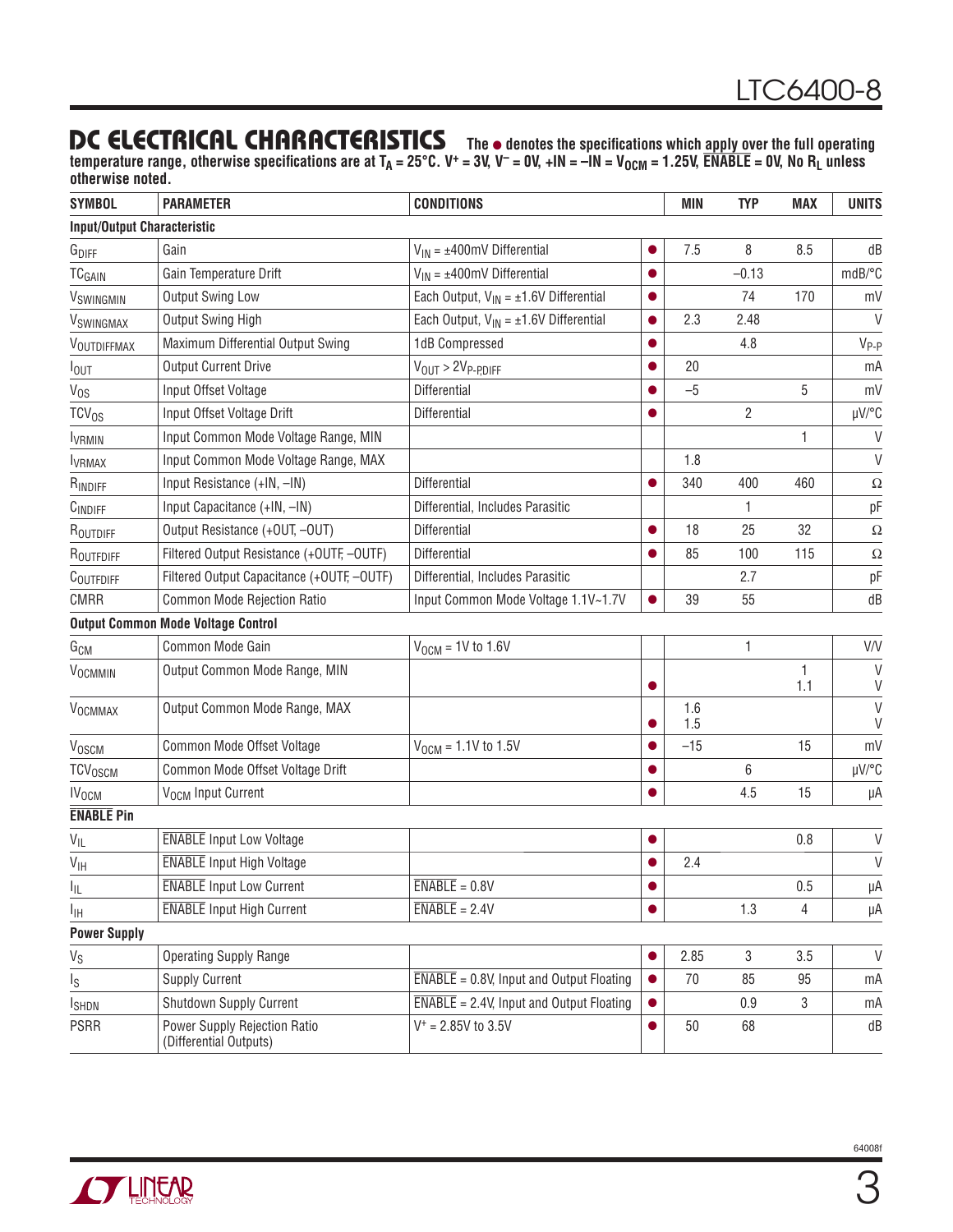## AC ELECTRICAL CHARACTERISTICS Specifications are at T<sub>A</sub> = 25°C. V<sup>+</sup> = 3V, V<sup>-</sup> = 0V, V<sub>OCM</sub> = 1.25V,

**ENABLE = 0V, No RL unless otherwise noted.**

| <b>SYMBOL</b>              | <b>PARAMETER</b>                                                                  | <b>CONDITIONS</b>                                                                     | <b>MIN</b> | <b>TYP</b>  | <b>MAX</b> | <b>UNITS</b>   |
|----------------------------|-----------------------------------------------------------------------------------|---------------------------------------------------------------------------------------|------------|-------------|------------|----------------|
| $-3$ d $BBW$               | -3dB Bandwidth                                                                    | 200mV <sub>P-POUT</sub> (Note 6)                                                      | 1.2        | 2.2         |            | GHz            |
| 0.5dBBW                    | Bandwidth for 0.5dB Flatness                                                      | 200mV <sub>P-POUT</sub> (Note 6)                                                      |            | 0.43        |            | GHz            |
| 0.1dBBW                    | Bandwidth for 0.1dB Flatness                                                      | 200mV <sub>P-POUT</sub> (Note 6)                                                      |            | 0.2         |            | GHz            |
| 1/f                        | 1/f Noise Corner                                                                  |                                                                                       |            | 16.5        |            | kHz            |
| SR                         | Slew Rate                                                                         | $V_{OIII}$ = 2V Step (Note 6)                                                         |            | 3810        |            | $V/\mu s$      |
| t <sub>S1%</sub>           | 1% Settling Time                                                                  | $V_{OIII} = 2V_{P-P}$ (Note 6)                                                        |            | 1.8         |            | ns             |
| t <sub>ovpr</sub>          | Overdrive Recovery Time                                                           | $V_{OIII} = 1.9V_{P-P}$ (Note 6)                                                      |            | 18          |            | ns             |
| $t_{ON}$                   | Turn-On Time                                                                      | Differential Output Reaches 90% of<br><b>Steady State Value</b>                       |            | 10          |            | ns             |
| $t_{OFF}$                  | Turn-Off Time                                                                     | Differential Output Drops to 10% of<br>Original Value                                 |            | 12          |            | ns             |
| $-3$ dBBW <sub>VOCM</sub>  | V <sub>OCM</sub> Pin Small Signal -3dB BW                                         | 0.1V <sub>P-P</sub> at V <sub>OCM</sub> , Measured Single-Ended at<br>Output (Note 6) |            | 14          |            | MHz            |
| <b>10MHz Input Signal</b>  |                                                                                   |                                                                                       |            |             |            |                |
| HD2,10M/HD3,10M            | Second/Third Order Harmonic Distortion                                            | $V_{OUT} = 2V_{P-P}$ , R <sub>L</sub> = 200 $\Omega$                                  |            | $-118/-98$  |            | dBc            |
|                            |                                                                                   | $V_{\text{OUT}} = 2V_{\text{P-P}}$ , No R <sub>L</sub>                                |            | $-120/-109$ |            | dBc            |
| <b>IMD3,10M</b>            | Third-Order Intermodulation                                                       | $V_{OIII}$ = 2V <sub>P-P</sub> Composite, R <sub>1</sub> = 200 $\Omega$               |            | $-99$       |            | dBc            |
|                            | $(f1 = 9.5MHz f2 = 10.5MHz)$                                                      | $V_{OUT} = 2V_{P-P}$ Composite, No R <sub>1</sub>                                     |            | $-112$      |            | dBc            |
| OIP3,10M                   | Equivalent Third-Order Output Intercept<br>Point (f1 = $9.5$ MHz f2 = $10.5$ MHz) | $V_{\text{OUT}} = 2V_{\text{P-P}}$ Composite, No R <sub>L</sub> (Note 7)              |            | 60          |            | dBm            |
| P1dB,10M                   | 1dB Compression Point                                                             | $R_1 = 375\Omega$ (Notes 5, 7)                                                        | 18.2       |             |            | dBm            |
| NF10M                      | Noise Figure                                                                      | $R_S = 400\Omega$ , $R_I = 375\Omega$                                                 |            | 7.6         |            | dB             |
| $e_{IN,10M}$               | Input Referred Voltage Noise Density                                              | Includes Resistors (Short Inputs)                                                     |            | 3.7         |            | $nV/\sqrt{Hz}$ |
| e <sub>ON,10M</sub>        | <b>Output Referred Voltage Noise Density</b>                                      | Includes Resistors (Short Inputs)                                                     |            | 9.3         |            | $nV/\sqrt{Hz}$ |
| <b>70MHz Input Signal</b>  |                                                                                   |                                                                                       |            |             |            |                |
| HD2,70M/HD3,70M            | Second/Third Order Harmonic Distortion                                            | $V_{\text{OUT}} = 2V_{\text{P-P}}, R_{\text{L}} = 200\Omega$                          |            | $-97/-85$   |            | dBc            |
|                            |                                                                                   | $V_{\text{OUT}} = 2V_{\text{P-P}}$ , No R <sub>L</sub>                                |            | $-100/-98$  |            | dBc            |
| <b>IMD3,70M</b>            | Third-Order Intermodulation                                                       | $V_{\text{OUT}} = 2V_{\text{P-P}}$ Composite, R <sub>L</sub> = 200 $\Omega$           |            | $-90$       |            | dBc            |
|                            | $(f1 = 69.5 \text{MHz} \text{f2} = 70.5 \text{MHz})$                              | $V_{\text{OUT}} = 2V_{\text{P-P}}$ Composite, No R <sub>L</sub>                       |            | $-99$       |            | dBc            |
| 01P3,70M                   | Equivalent Third-Order Output Intercept<br>Point (f1 = 69.5MHz f2 = $70.5$ MHz)   | $V_{\text{OUT}} = 2V_{\text{P-P}}$ Composite, No R <sub>1</sub> (Note 7)              |            | 53.4        |            | dBm            |
| P1dB,70M                   | 1dB Compression Point                                                             | $R_1 = 375\Omega$ (Notes 5, 7)                                                        |            | 19.2        |            | dBm            |
| NF70M                      | Noise Figure                                                                      | $R_S = 400\Omega$ , $R_I = 375\Omega$                                                 |            | 7.6         |            | dB             |
| $e$ <sub>IN,70M</sub>      | Input Referred Voltage Noise Density                                              | Includes Resistors (Short Inputs)                                                     |            | 3.7         |            | $nV/\sqrt{Hz}$ |
| e <sub>ON,70M</sub>        | <b>Output Referred Voltage Noise Density</b>                                      | Includes Resistors (Short Inputs)                                                     |            | 9.3         |            | $nV/\sqrt{Hz}$ |
| <b>140MHz Input Signal</b> |                                                                                   |                                                                                       |            |             |            |                |
| HD2,140M/                  | Second/Third Order Harmonic Distortion                                            | $2V_{P-POUT}$ , R <sub>L</sub> = $200\Omega$                                          |            | $-86/-71$   |            | dBc            |
| HD3,140M                   |                                                                                   | 2V <sub>P-POUT</sub> , No RL                                                          |            | $-91/-81$   |            | dBc            |
| IMD3,140M                  | Third-Order Intermodulation                                                       | $2V_{P-POUT}$ Composite, R <sub>L</sub> = 200 $\Omega$                                |            | $-79$       |            | dBc            |
|                            | $(f1 = 139.5MHz$ f2 = 140.5MHz)                                                   | 2V <sub>P-POUT</sub> Composite, No R <sub>I</sub>                                     |            | $-84$       |            | dBc            |
| OIP3,140M                  | Third-Order Output Intercept Point<br>$(f1 = 139.5MHz$ $f2 = 140.5MHz$            | 2V <sub>P-POUT</sub> Composite, No R <sub>L</sub> (Notes 7)                           |            | 45.8        |            | dBm            |

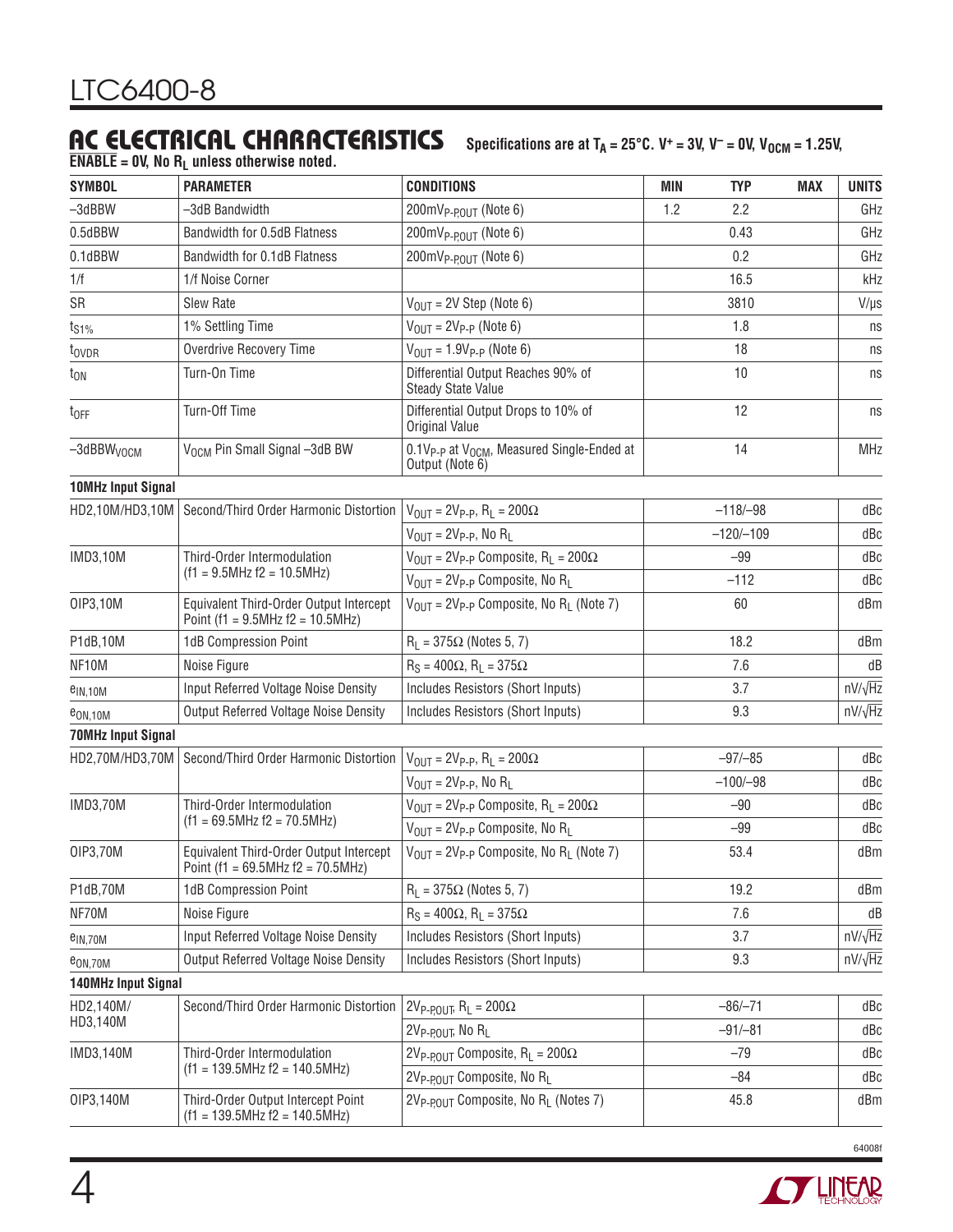## **AC ELECTRICAL CHARACTERISTICS**

Specifications are at  $T_A = 25^{\circ}$ C. V<sup>+</sup> = 3V, V<sup>-</sup> = 0V, V<sub>0CM</sub> = 1.25V,

**ENABLE** = 0V, No  $R_1$  unless otherwise noted.

| <b>SYMBOL</b>               | <b>PARAMETER</b>                                                                 | <b>CONDITIONS</b>                                          | <b>MIN</b><br><b>TYP</b> | <b>MAX</b><br><b>UNITS</b> |
|-----------------------------|----------------------------------------------------------------------------------|------------------------------------------------------------|--------------------------|----------------------------|
| P1dB,140M                   | 1dB Compression Point                                                            | $R_1 = 375\Omega$ (Notes 5, 7)                             | 19.2                     | dBm                        |
| <b>NF140M</b>               | Noise Figure                                                                     | $R_S = 400\Omega$ , $R_I = 375\Omega$                      | 7.7                      | dB                         |
| $e$ <sub>IN.140M</sub>      | Input Referred Voltage Noise Density                                             | Includes Resistors (Short Inputs)                          | 3.7                      | $nV/\sqrt{Hz}$             |
| e <sub>ON,140</sub> M       | <b>Output Referred Voltage Noise Density</b>                                     | Includes Resistors (Short Inputs)                          | 9.3                      | $nV/\sqrt{Hz}$             |
| 240MHz Input Signal         |                                                                                  |                                                            |                          |                            |
| HD2,240M/                   | Second-Order Harmonic Distortion                                                 | $2V_{P-POUT}$ , R <sub>L</sub> = $200\Omega$               | $-71/-53$                | dBc                        |
| HD3,240M                    |                                                                                  | $2V_{P-POIII}$ , No R <sub>1</sub>                         | $-73/-59$                | dBc                        |
| IMD3,240M                   | Third-Order Intermodulation                                                      | $2V_{P-POUT}$ Composite, R <sub>L</sub> = 200 $\Omega$     | $-64$                    | dBc                        |
|                             | $(f1 = 239.5MHz$ $f2 = 240.5MHz$                                                 | 2V <sub>P-POUT</sub> Composite, No R <sub>I</sub>          | $-68$                    | dBc                        |
| OIP3,240M                   | Third-Order Output Intercept Point<br>$(f1 = 239.5 MHz f2 = 240.5 MHz)$          | 2V <sub>P-POUT</sub> Composite, No R <sub>L</sub> (Note 7) | 37.8                     | dBm                        |
| P1dB,240M                   | 1dB Compression Point                                                            | $R_1 = 375\Omega$ (Notes 5, 7)                             | 18.2                     | dBm                        |
| <b>NF240M</b>               | Noise Figure                                                                     | $R_S = 400\Omega$ , $R_I = 375\Omega$                      | 8.1                      | dB                         |
| e <sub>N</sub> , 240M       | Input Referred Voltage Noise Density                                             | Includes Resistors (Short Inputs)                          | 3.7                      | $nV/\sqrt{Hz}$             |
| <b>e</b> <sub>ON.240M</sub> | <b>Output Referred Voltage Noise Density</b>                                     | Includes Resistors (Short Inputs)                          | 9.6                      | $nV/\sqrt{Hz}$             |
| 300MHz Input Signal         |                                                                                  |                                                            |                          |                            |
| HD2,300M/                   | Second-Order Harmonic Distortion                                                 | $2V_{P-POUT}$ , R <sub>L</sub> = $200\Omega$               | $-67/-46$                | dBc                        |
| HD3,300M                    |                                                                                  | 2V <sub>P-POUT</sub> , No R <sub>L</sub>                   | $-69/-50$                | dBc                        |
| IMD3,300M                   | Third-Order Intermodulation                                                      | $2V_{P-POIII}$ Composite, R <sub>1</sub> = 200 $\Omega$    | $-57$                    | dBc                        |
|                             | $(f1 = 299.5 MHz f2 = 300.5 MHz)$                                                | 2V <sub>P-POUT</sub> Composite, No R <sub>L</sub>          | $-61$                    | dBc                        |
| OIP3,300M                   | Third-Order Output Intercept Point<br>$(f1 = 299.5 MHz f2 = 300.5 MHz)$          | 2V <sub>P-POUT</sub> Composite, No R <sub>L</sub> (Note 7) | 34.8                     | dBm                        |
| P1dB,300M                   | 1dB Compression Point                                                            | $R_L = 375\Omega$ (Notes 5, 7)                             | 17.6                     | dBm                        |
| <b>NF300M</b>               | Noise Figure                                                                     | $R_S = 400\Omega$ , $R_I = 375\Omega$                      | 8.5                      | dB                         |
| e <sub>N,300</sub> M        | Input Referred Voltage Noise Density                                             | Includes Resistors (Short Inputs)                          | 3.8                      | $nV/\sqrt{Hz}$             |
| <b>e</b> ON,300M            | <b>Output Referred Voltage Noise Density</b>                                     | Includes Resistors (Short Inputs)                          | 10                       | $nV/\sqrt{Hz}$             |
| IMD3,280M/320M              | Third-Order Intermodulation<br>$(f1 = 280MHz f2 = 320MHz) Measured$<br>at 360MHz | $2V_{P-POUT}$ Composite, R <sub>L</sub> = 375 $\Omega$     | $-59$                    | $-53$<br>dBc               |

**Note 1:** Stresses beyond those listed under Absolute Maximum Ratings may cause permanent damage to the device. Exposure to any Absolute Maximum Rating condition for extended periods may affect device reliability and lifetime.

**Note 2:** Input pins (+IN, –IN) are protected by steering diodes to either supply. If the inputs go beyond either supply rail, the input current should be limited to less than 10mA.

**Note 3:** The LTC6400C and LTC6400I are guaranteed functional over the operating temperature range of –40°C to 85°C.

**Note 4:** The LTC6400C is quaranteed to meet specified performance from 0°C to 70°C. It is designed, characterized and expected to meet specified

performance from –40°C to 85°C but is not tested or QA sampled at these temperatures. The LTC6400I is guaranteed to meet specified performance from –40°C to 85°C.

**Note 5:** Input and output baluns used. See Test Circuit A.

**Note 6:** Measured using Test Circuit B. R<sub>L</sub> = 87.5Ω per output.

**Note 7:** Since the LTC6400-8 is a feedback amplifier with low output impedance, a resistive load is not required when driving an AD converter. Therefore, typical output power is very small. In order to compare the LTC6400-8 with amplifiers that require  $50\Omega$  output load, the LTC6400-8 output voltage swing driving a given  $R_L$  is converted to OIP3 and P1dB as if it were driving a 50 $\Omega$  load. Using this modified convention, 2V<sub>P-P</sub> is by definition equal to 10dBm, regardless of actual  $R<sub>L</sub>$ .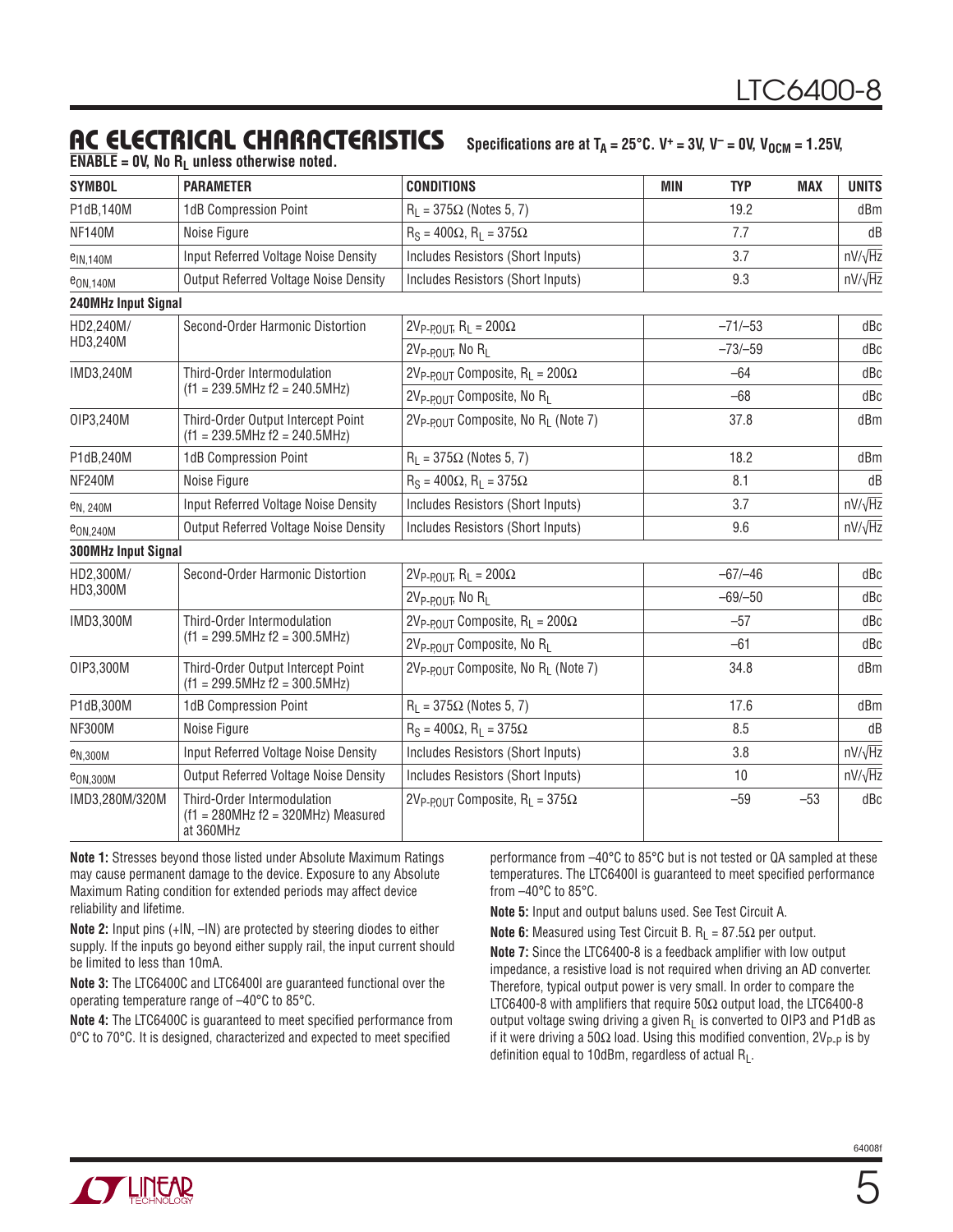# **TYPICAL PERFORMANCE CHARACTERISTICS**







**Input and Output Reflection and Reverse Isolation vs Frequency**



**Input and Output Impedance vs** 



**PSRR and CMRR vs Frequency** 



**Noise Figure and Input Referred** 



**Small Signal Transient Response Large Signal Transient Response** 





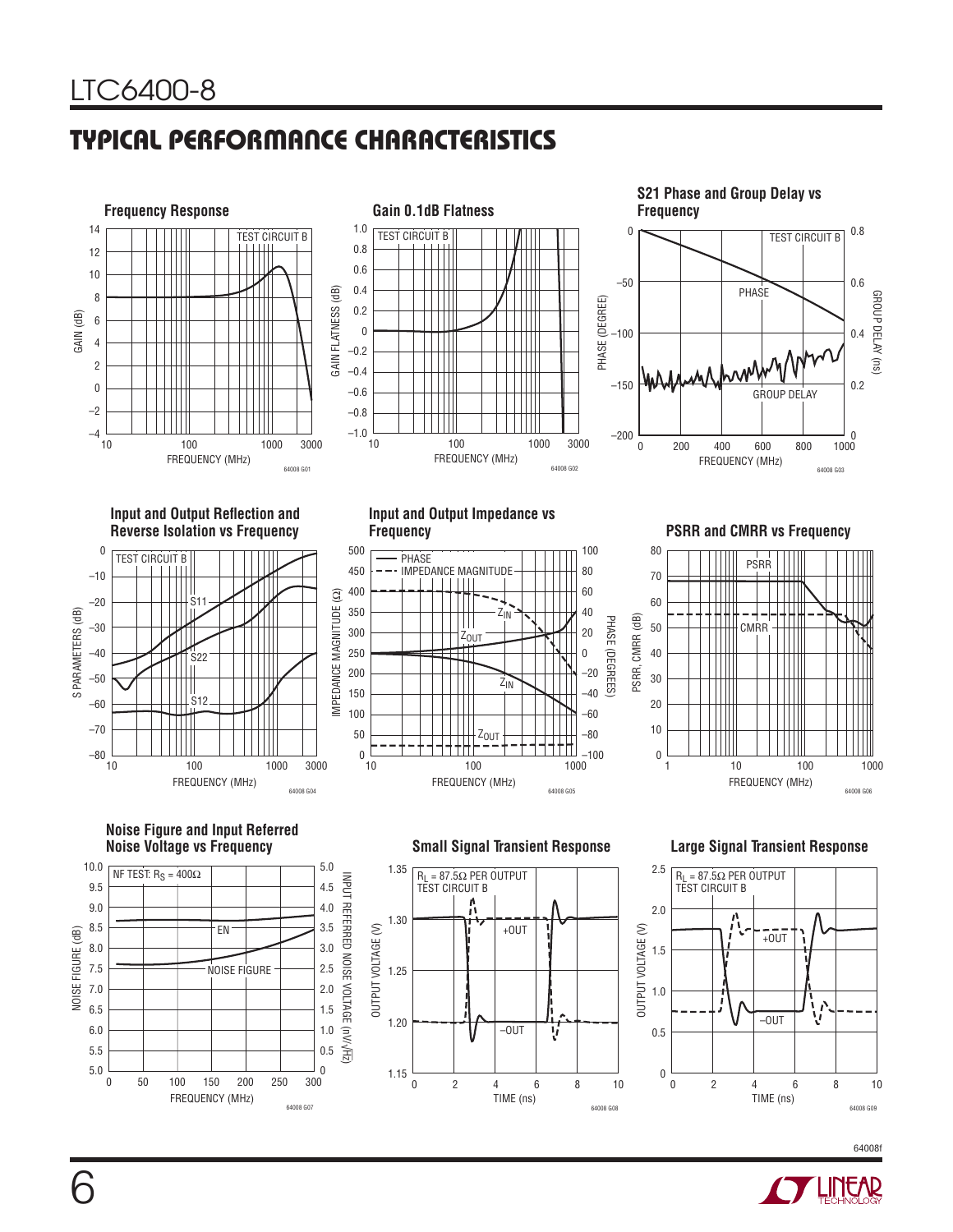## **TYPICAL PERFORMANCE CHARACTERISTICS**



**1% Settling Time for 2V**  5 R<sub>L</sub> = 87.5Ω PER OUTPUT<br>TEST CIRCUIT B 4 3 2 SETTLING (%) SETTLING (%) 1 0 –1 –2 –3 –4 –5 0 12 4 3 5 TIME (ns) 64008 G11

#### **Harmonic Distortion vs Frequency**



# **Third Order Intermodulation**



**Equivalent Output 1dB Compression Point vs Frequency** 20 OUTPUT 1dB COMPRESSION POINT (dBm) OUTPUT 1dB COMPRESSION POINT (dBm) 19 18 17





**Distortion vs Frequency Harmonic Distortion vs Frequency**



#### **Third Order Intermodulation Distortion vs Frequency**





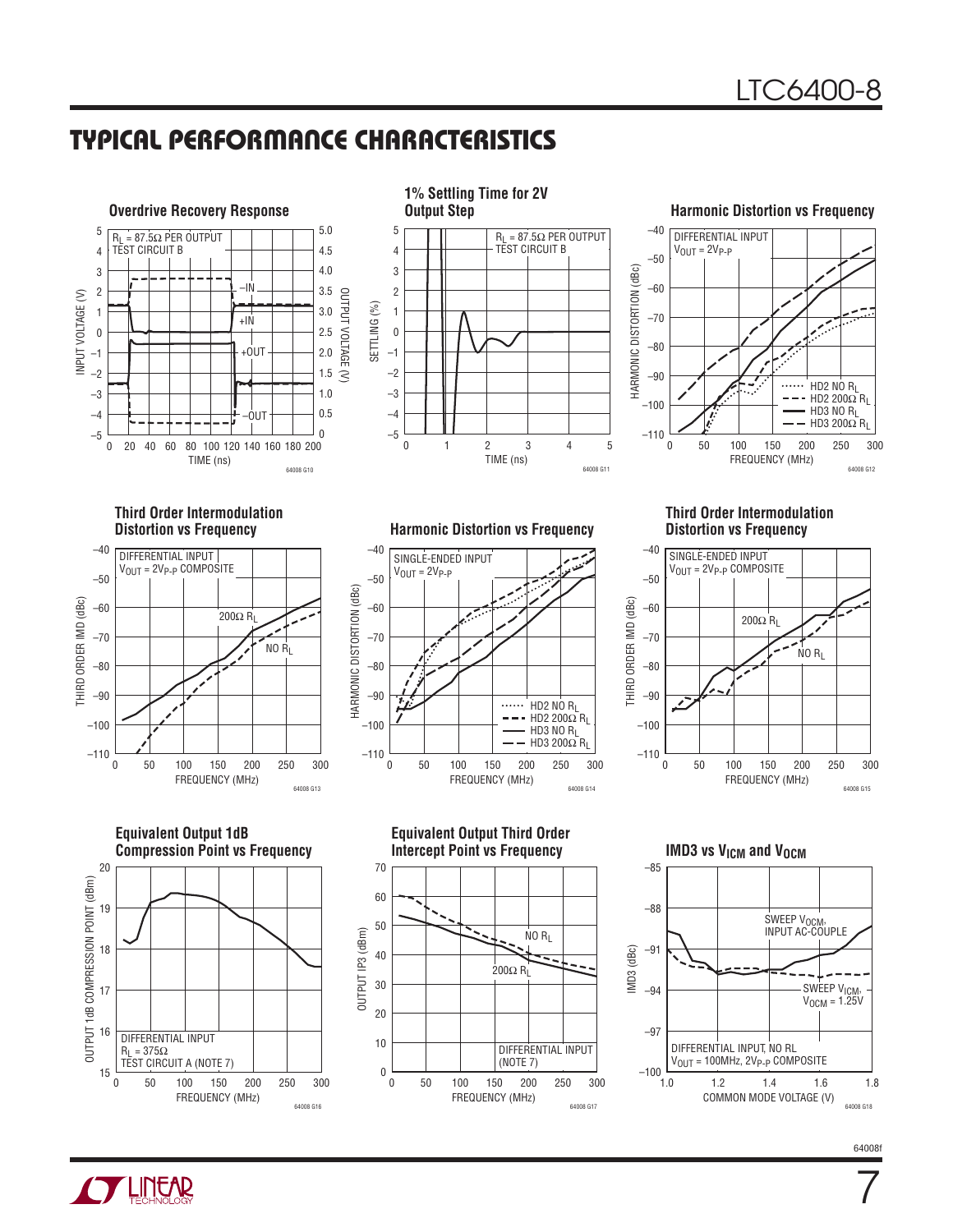# **TYPICAL PERFORMANCE CHARACTERISTICS**



### **PIN FUNCTIONS**

**V+ (Pins 1, 3, 10):** Positive Power Supply (Normally tied to 3V or 3.3V). All three pins must be tied to the same voltage. Bypass each pin with 1000pF and 0.1μF capacitors as close to the pins as possible.

**V<sub>OCM</sub>** (Pin 2): This pin sets the output common mode voltage. A 0.1μF external bypass capacitor is recommended.

**V– (Pins 4, 9, 12, 17):** Negative Power Supply. All four pins must be connected to same voltage/ground.

**–OUT, +OUT (Pins 5, 8):** Unfiltered Outputs. These pins have series resistors,  $R_{\text{OUT}}$  12.5 $\Omega$ .

**–OUTF, +OUTF (Pins 6, 7):** Filtered Outputs. These pins have 50Ω series resistors and a 2.7pF shunt capacitor.

**ENABLE (Pin 11):** This pin is a logic input referenced to  $V_{FF}$ . If low, the part is enabled. If high, the part is disabled and draws very low standby current while the internal op amp has high output impedance.

**+IN (Pins 13, 14):** Positive Input. Pins 13 and 14 are internally shorted together.

**–IN (Pins 15, 16):** Negative Input. Pins 15 and 16 are internally shorted together.

**Exposed Pad (Pin 17):** V–. The Exposed Pad must be connected to same voltage/ground as pins 4, 9, 12.

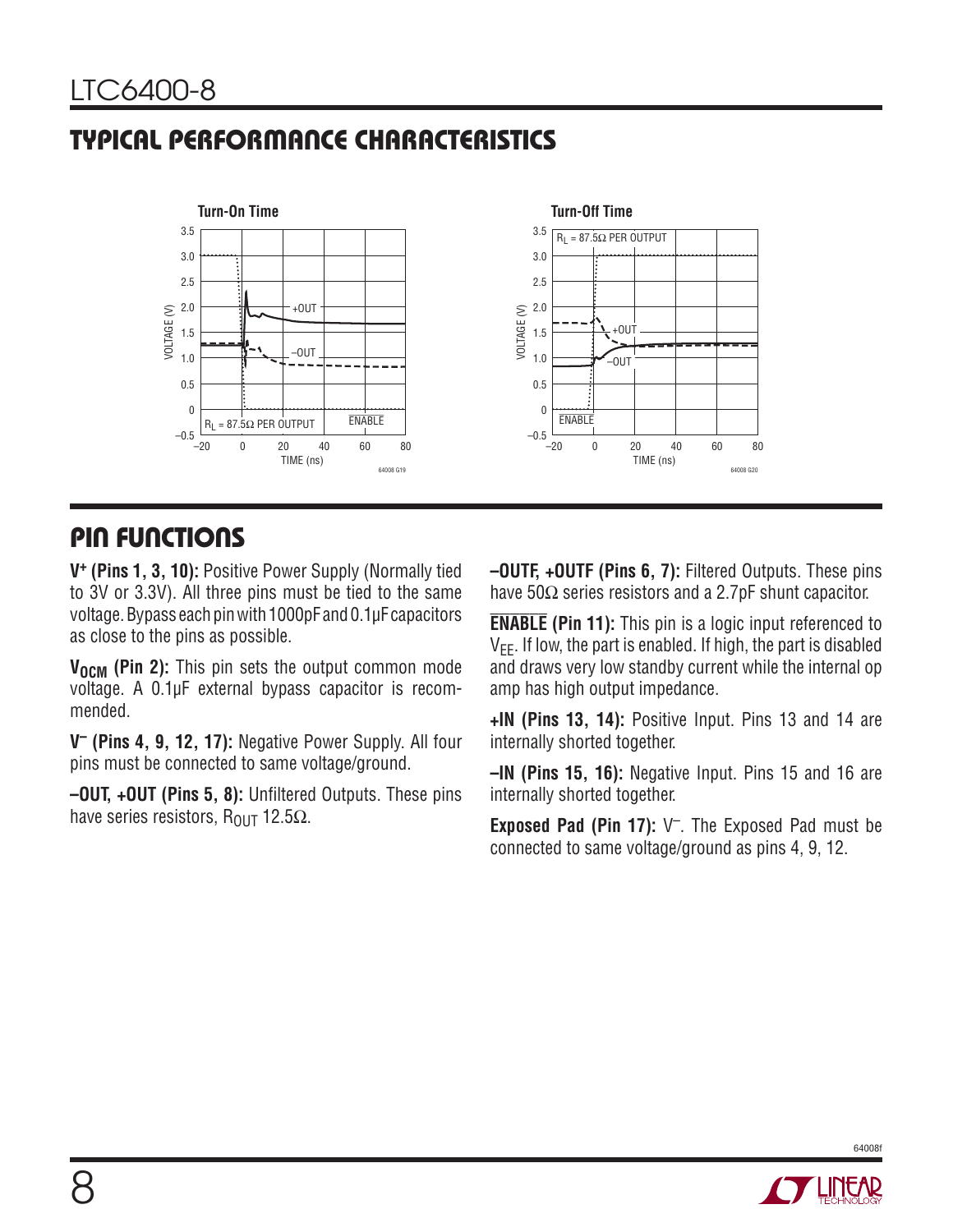## **BLOCK DIAGRAM**



# **APPLICATIONS INFORMATION**

#### **Circuit Operation**

The LTC6400-8 is a low noise and low distortion fully differential op amp/ADC driver with:

- Operation from DC to 2.2GHz –3dB bandwidth
- Fixed gain of 2.5V/V (8dB)
- Differential input impedance 400Ω
- Differential output impedance  $25\Omega$
- Differential impedance of output filter  $100\Omega$

The LTC6400-8 is composed of a fully differential amplifier with on chip feedback and output common mode voltage control circuitry. Differential gain and input impedance are set by 200Ω/500Ω resistors in the feedback network. Small output resistors of 12.5 $\Omega$  improve the circuit stability over various load conditions. They also provide a possible external filtering option, which is often desirable when the load is an ADC.

Filter resistors of 50 $\Omega$  are available for additional filtering. Lowpass/bandpass filters are easily implemented with just a couple of external components. Moreover, they offer single-ended 50 $\Omega$  matching in wideband applications and no external resistor is needed.

The LTC6400-8 is very flexible in terms of I/O coupling. It can be AC- or DC-coupled at the inputs, the outputs or both. Due to the internal connection between input and output, users are advised to keep input common mode voltage between 1V and 1.8V for proper operation. If the inputs are AC-coupled, the input common mode voltage is automatically biased approximately 450mV above  $V_{\Omega CM}$ and thus no external circuitry is needed for bias. The LTC6400-8 provides an output common mode voltage set by  $V_{OCM}$ , which allows driving ADC directly without external components such as transformer or AC coupling capacitors. The input signal can be either single-ended or differential with only minor difference in distortion performance.

#### **Input Impedance and Matching**

The differential input impedance of the LTC6400-8 is 400Ω. Usually the differential inputs need to be terminated to a lower value impedance, e.g. 50Ω, in order to provide an impedance match for the source. Several choices are available. One approach is to use a differential shunt resistor (Figure 1). Another approach is to employ a wideband transformer and shunt resistor (Figure 2). Both methods provide a wideband match. The termination resistor or the transformer must be placed close to the input pins in

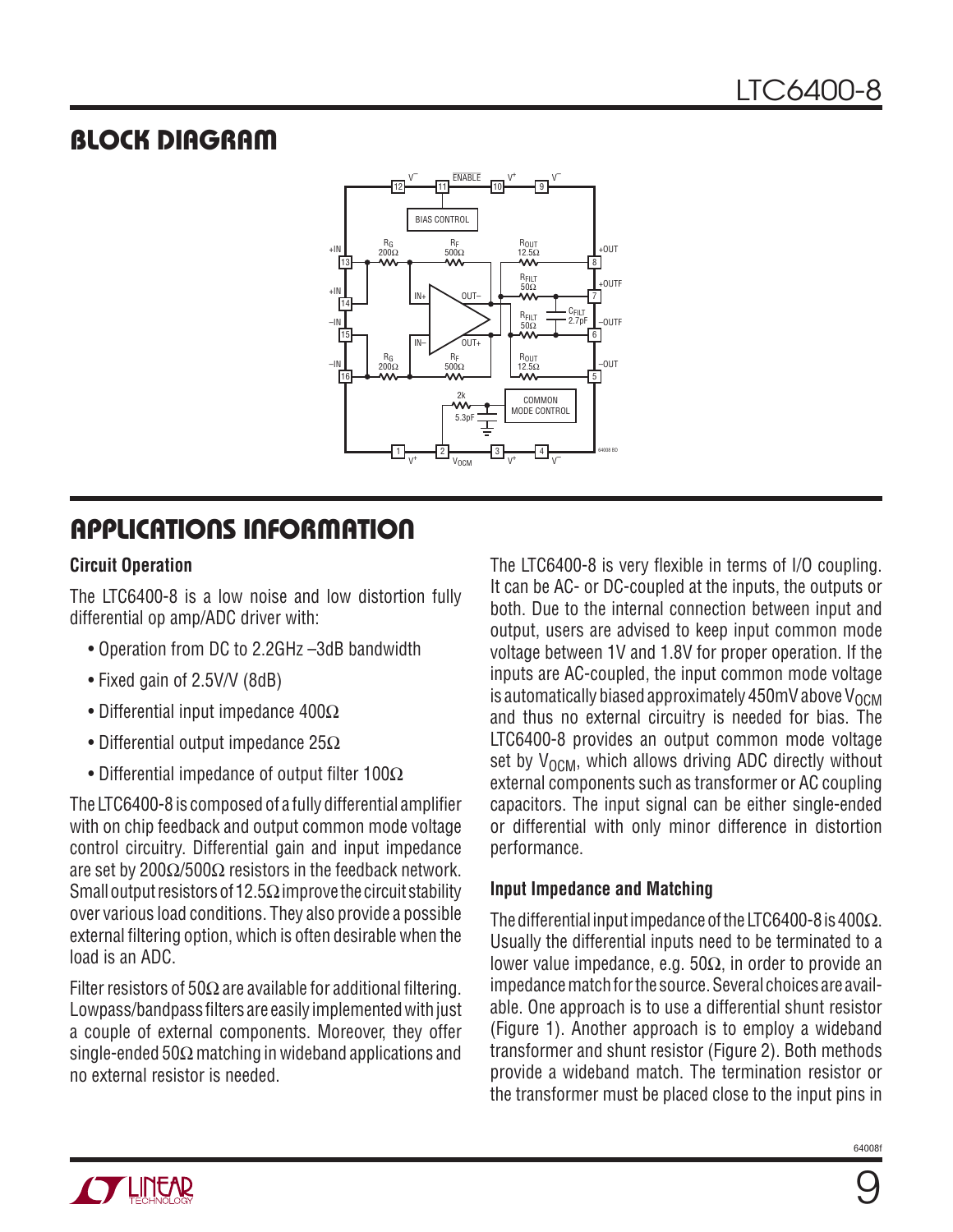# **APPLICATIONS INFORMATION**



**Figure 1. Input Termination for Differential 50Ω Input Impedance Using Shunt Resistor**



**Figure 2. Input Termination for Differential 50Ω Input Impedance Using a Balun**

order to minimize the reflection due to input mismatch. Alternatively, one could apply a narrowband impedance match at the inputs of the LTC6400-8 for frequency selection and/or noise reduction.

Referring to Figure 3, LTC6400-8 can be easily configured for single-ended input and differential output without a balun. The signal is fed to one of the inputs through a matching network while the other input is connected to the same matching network and a source resistor. Because the return ratios of the two feedback paths are equal, the two outputs have the same gain and thus symmetrical swing. In general, the single-ended input impedance and termination resistor  $R<sub>T</sub>$  are determined by the combination of R<sub>S</sub>, R<sub>G</sub> and R<sub>F</sub> For example, when R<sub>S</sub> is 50 $\Omega$ , it is found that the single-ended input impedance is 322 $\Omega$  and R<sub>T</sub> is 59 $\Omega$  in order to match to a 50 $\Omega$  source impedance.



**Figure 3. Input Termination for Single-Ended 50Ω Input Impedance**

The LTC6400-8 is unconditionally stable, i.e. differential stability factor Kf>1 and stability measure B1>0. However, the overall differential gain is affected by both source impedance and load impedance as shown in Figure 4:

$$
A_V = \left| \frac{V_{OUT}}{V_{IN}} \right| = \frac{1000}{R_S + 400} \cdot \frac{R_L}{25 + R_L}
$$

The noise performance of the LTC6400-8 also depends upon the source impedance and termination. For example, an input 1:4 transformer in Figure 2 improves SNR by adding 6dB gain at the inputs. A trade-off between gain and noise is obvious when constant noise figure circle and constant gain circle are plotted within the input Smith Chart, based on which users can choose the optimal source impedance for a given gain and noise requirement.



**Figure 4. Calculate Differential Gain**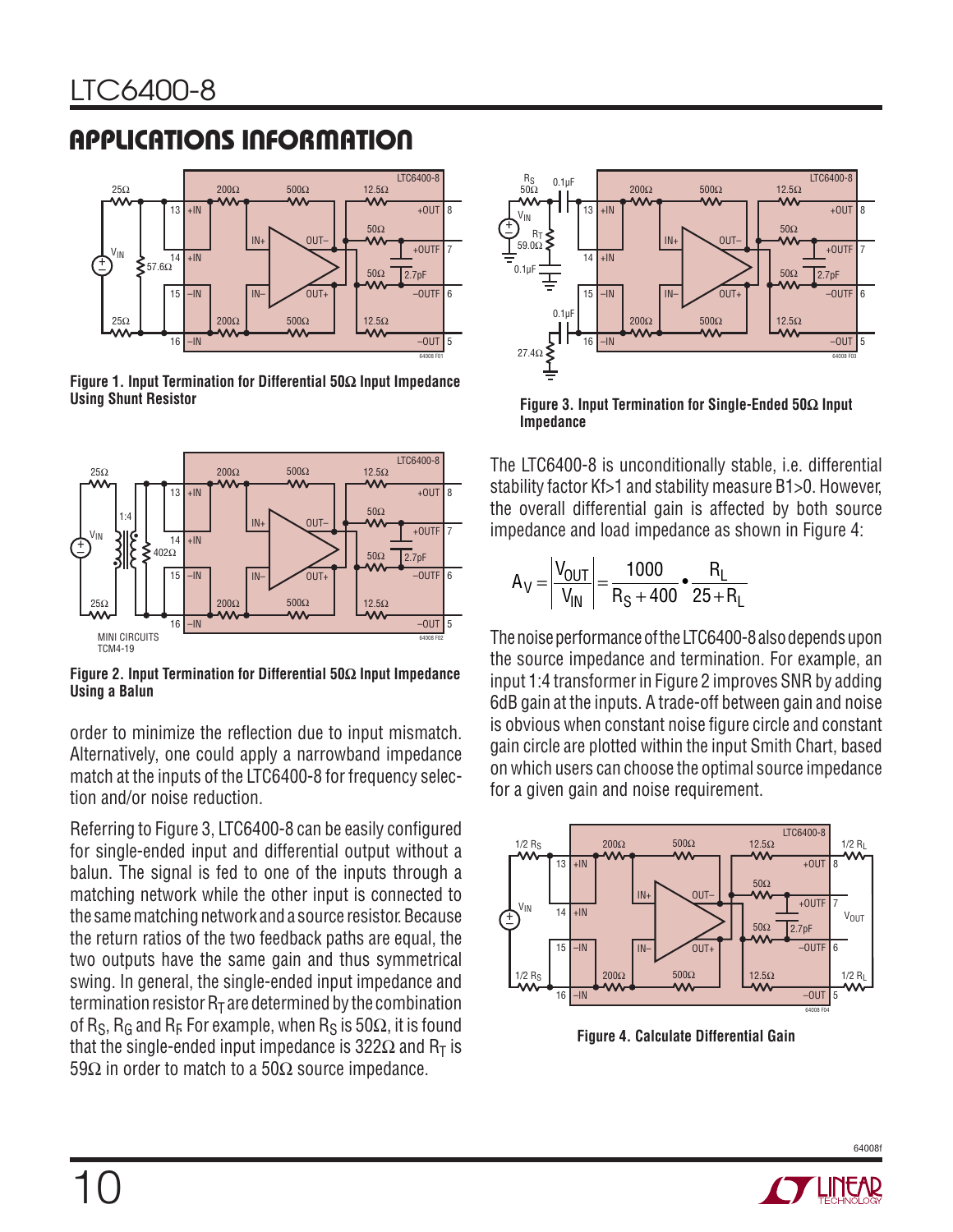## **APPLICATIONS INFORMATION**

#### **Output Impedance Match and Filter**

The LTC6400-8 can drive an ADC directly without external output impedance matching. Alternatively, the differential output impedance of 25Ω can be made larger, e.g. 50Ω, by series resistors or LC network.

The internal low pass filter outputs at  $+$ OUTF $/$ –OUTF have a -3dB bandwidth of 590MHz. External capacitors can reduce the lowpass filter bandwidth as shown in Figure 5. A bandpass filter is easily implemented with



#### **Figure 5. LTC6400-8 Internal Filter Topology Modified for Low Filter Bandwidth (Three External Capacitors)**

only a few components as shown in Figure 6. Three 39pF capacitors and a 16nH inductor create a bandpass filter with 165MHz center frequency, -3dB frequencies at 138MHz and 200MHz.



**Figure 6. LTC6400-8 Modified 165MHz for Bandpass Filtering (Three External Capacitors, One External Inductor)**

#### **Output Common Mode Adjustment**

The LTC6400-8's output common mode voltage is set by the  $V_{\Omega CM}$  pin, which is a high impedance input. The output common mode voltage is capable of tracking  $V_{\text{OCM}}$ in a range from 1V to 1.6V. Bandwidth of  $V_{\text{OCM}}$  control is typically 14MHz, which is dominated by a low pass filter connected to the  $V_{\Omega CM}$  pin and is aimed to reduce common mode noise generation at the outputs. The internal common mode feedback loop has a –3dB bandwidth around 400MHz, allowing fast rejection of any common mode output voltage disturbance. The  $V_{\text{OCM}}$  pin should be tied to a DC bias voltage with a 0.1μF bypass capacitor. When interfacing with 3V A/D converters such as the LT22xx families, the  $V_{OCM}$  pin can be connected to the  $V_{CM}$  pin of the ADC.

#### **Driving A/D Converters**

The LTC6400-8 has been specifically designed to interface directly with high speed A/D converters. Figure 7 shows the LTC6400-8 with single-ended input driving the LTC2208, which is a 16-bit, 130Msps ADC. Two external 5Ω resistors help eliminate potential resonance associated with bond wires of either the ADC input or the driver output.  $V_{\Omega CM}$ of the LTC6400-8 is connected to  $\rm V_{CM}$  of the LTC2208 at 1.25V. Alternatively, an input single-ended signal can be converted to differential signal via a balun and fed to the input of the LTC6400-8.



**Figure 7. Single-Ended Input to LTC6400-8 and LTC2208**

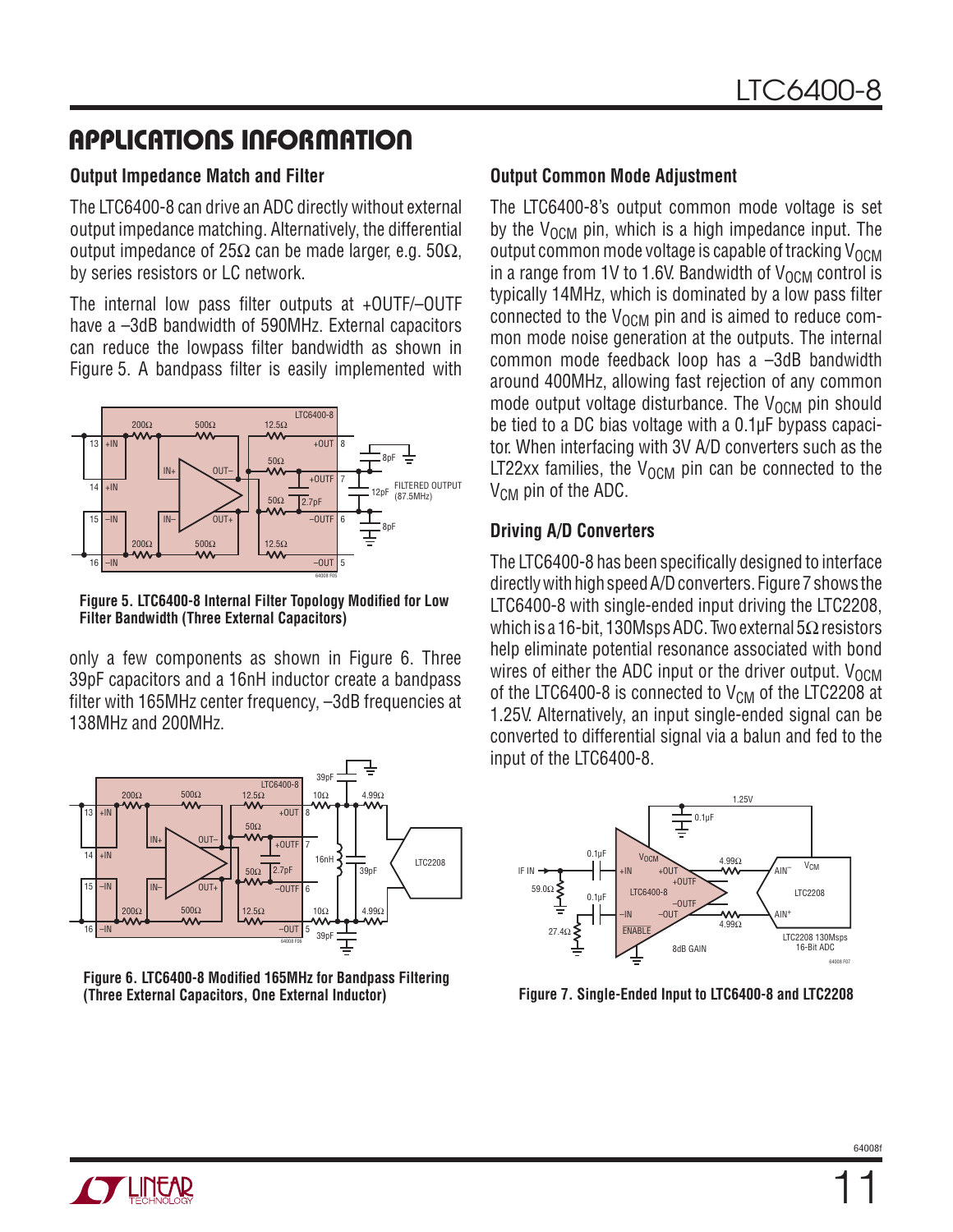# **APPLICATIONS INFORMATION**

Figure 8 summarizes the IMD3 performance of the whole system as shown in Figure 7.



**Figure 8. IMD3 for the Combination of LTC6400-8 and LTC2208**

#### **Test Circuits**

Due to the fully-differential design of the LTC6400 and its usefulness in applications with differing characteristic specifications, two test circuits are used to generate the information in this datasheet. Test Circuit A is DC987B, a two-port demonstration circuit for the LTC6400 family. The silkscreen is shown in Figure 9. This circuit includes input and output transformers (baluns) for single-endedto-differential conversion and impedance transformation, allowing direct hook-up to a 2-port network analyzer. There are also series resistors at the output to present the LTC6400 with a 375 $Ω$  differential load, optimizing distortion performance. Due to the input and output transformers, the –3dB bandwidth is reduced from 2.2GHz to approximately 1.46GHz.



**Figure 9. Top Silkscreen for DC987B. Test Circuit A**

Test Circuit B uses a 4-port network analyzer to measure S-parameters and gain/phase response. This removes the effects of the wideband baluns and associated circuitry, for a true picture of the >1GHz S-parameters and AC characteristics.

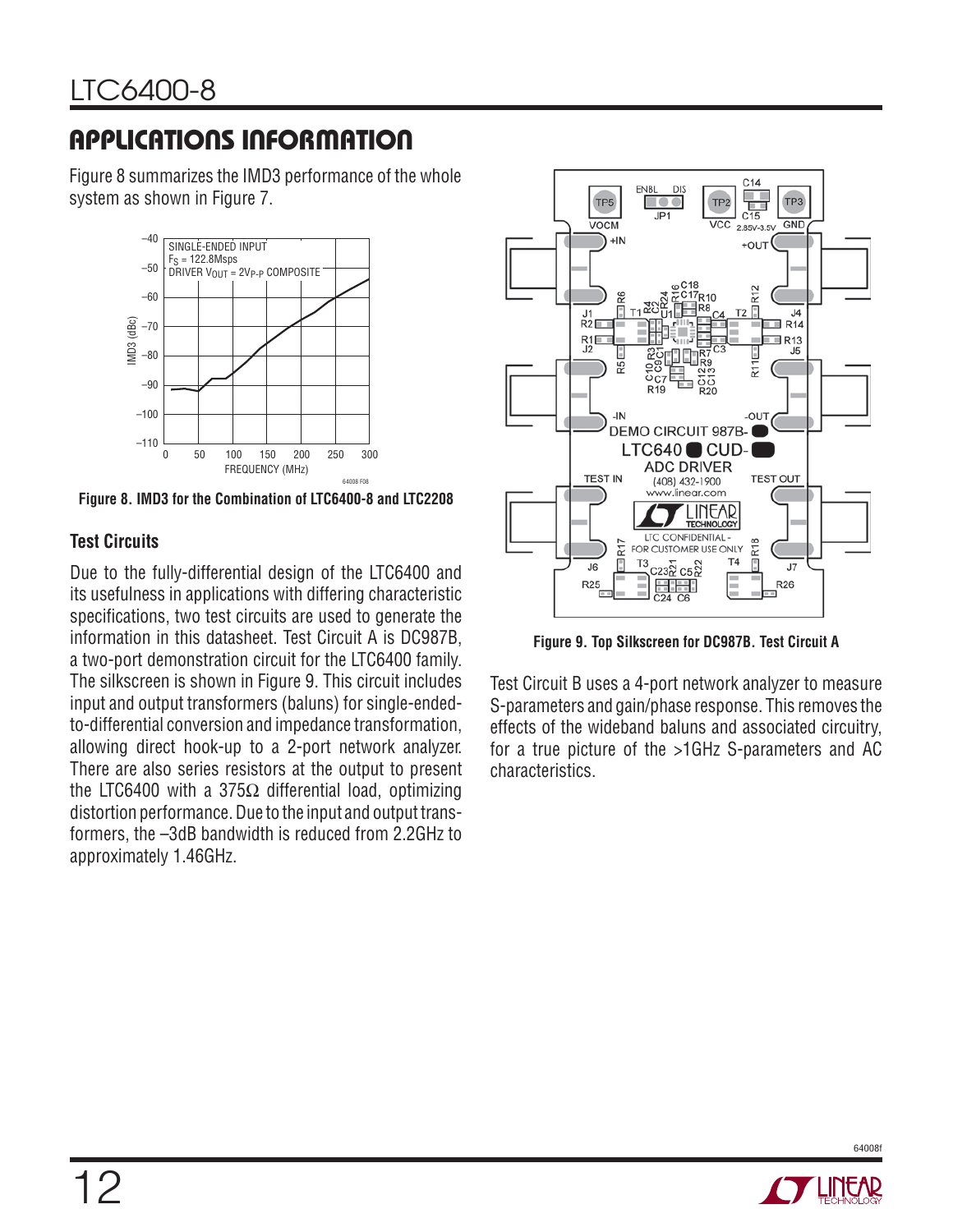#### **TYPICAL APPLICATIONS**

#### **Demo Circuit 987B Schematic (Test Circuit A)**



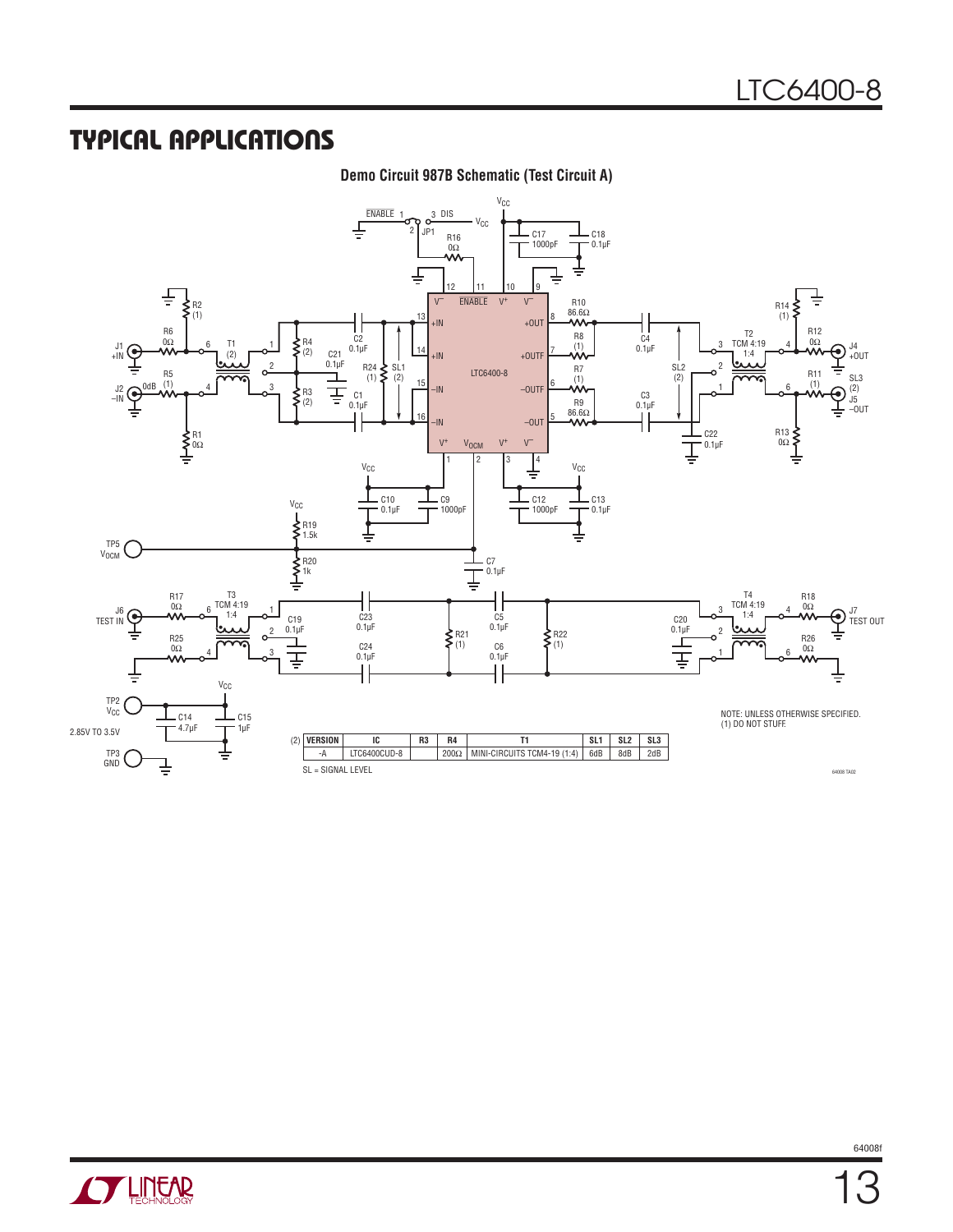## **TYPICAL APPLICATIONS**

#### **Test Circuit B, 4-Port Analysis**



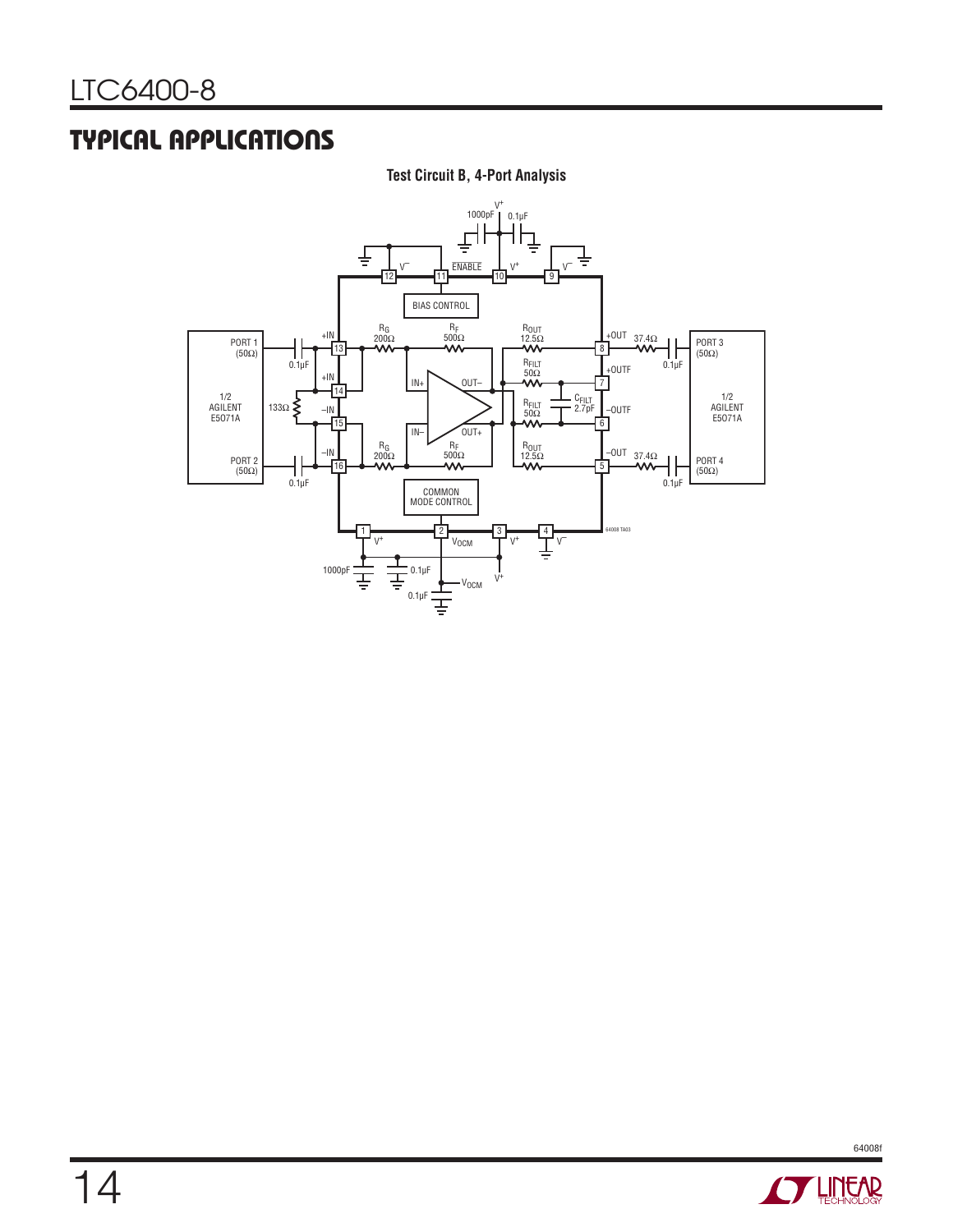### **PACKAGE DESCRIPTION**



**UD Package 16-Lead Plastic QFN (3mm** × **3mm)**

ON THE TOP AND BOTTOM OF PACKAGE